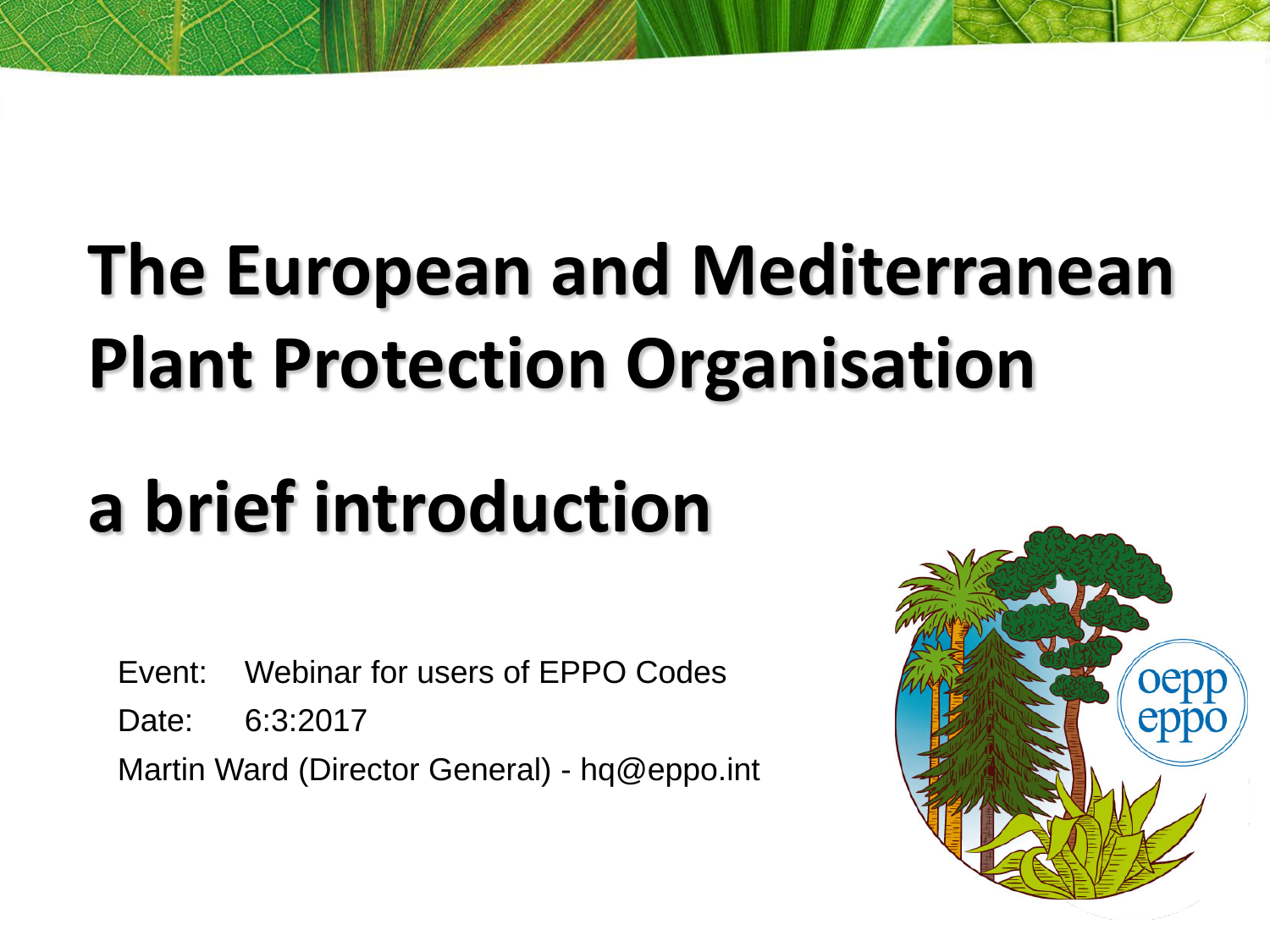## **1951 EPPO Convention – 15 countries Now 51 member countries One of 9 RPPOs recognised under IPPC**

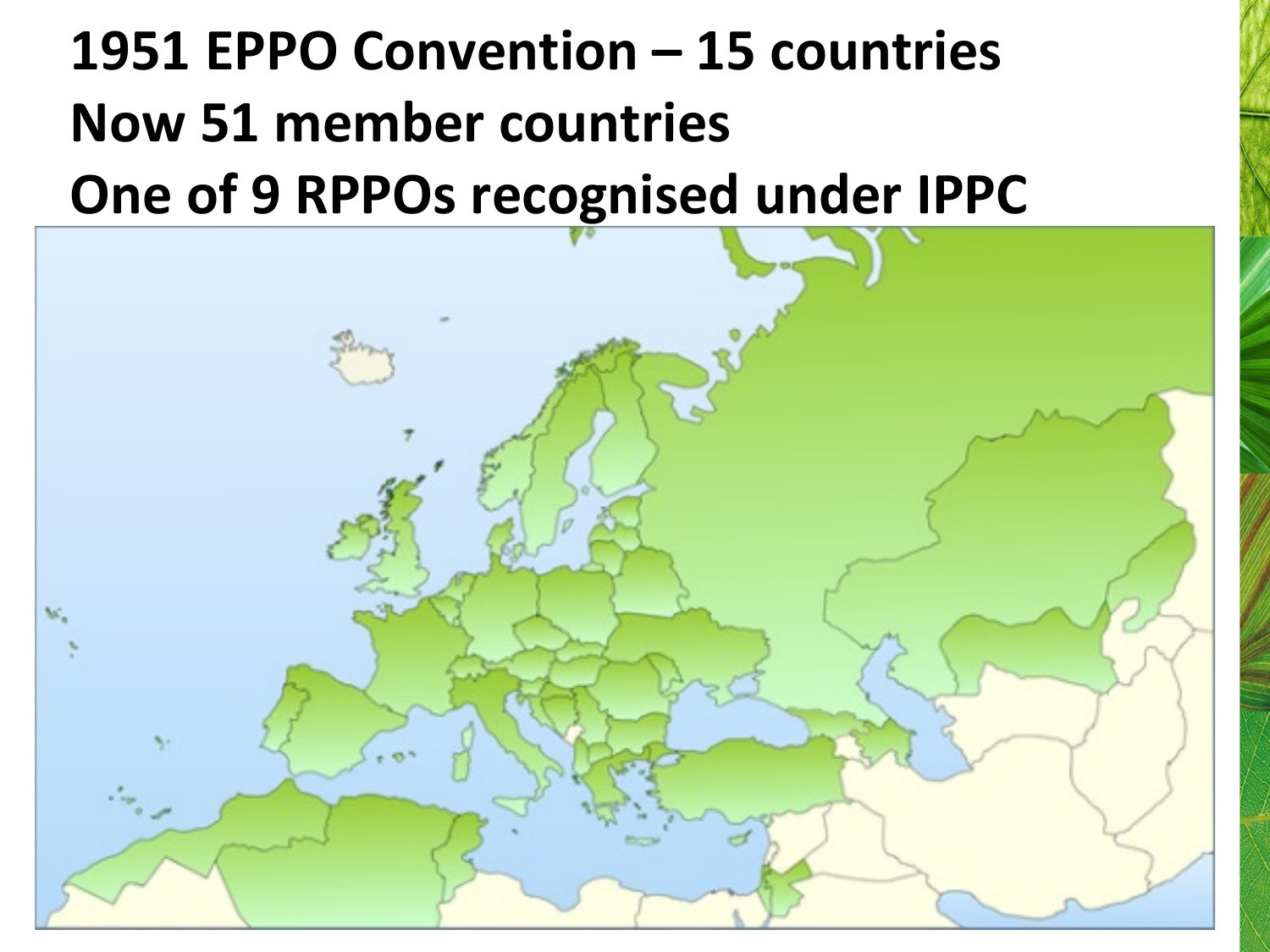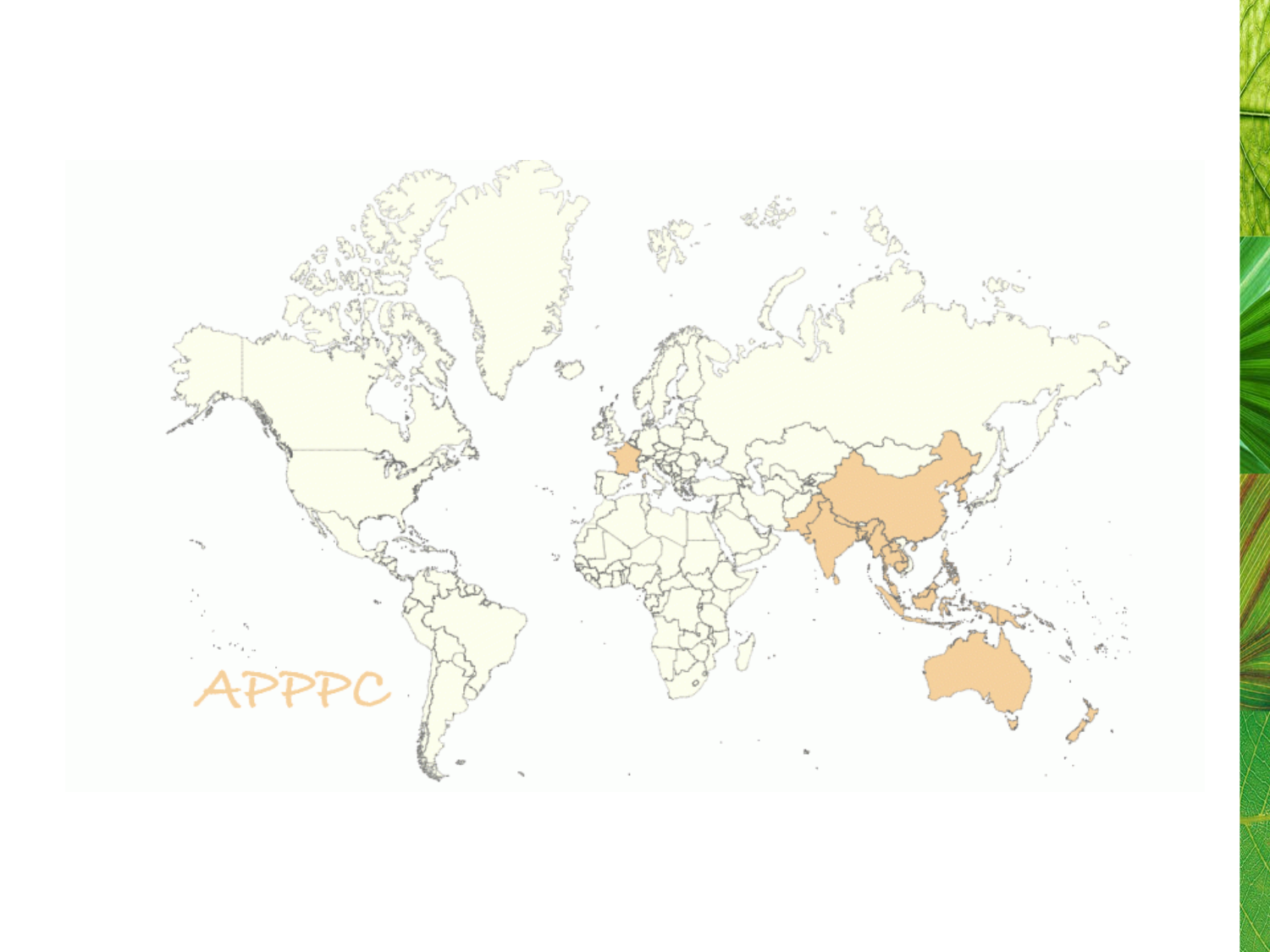## **Aims (Convention, Article 1)**

a. to support the Member Governments in their aim of assuring plant health, while preserving human and animal health and the environment

b. to pursue and develop, by cooperation between the Member Governments, the protection of plants and plant products against pests and the prevention of their international spread and especially their introduction into endangered areas

c. to develop internationally harmonized phytosanitary and other official plant protection measures and, as appropriate, to elaborate standards to that effect

d. to present the collective views of the Member Governments, as appropriate, to FAO, WTO, other regional plant protection organizations and any other bodies with related responsibilities.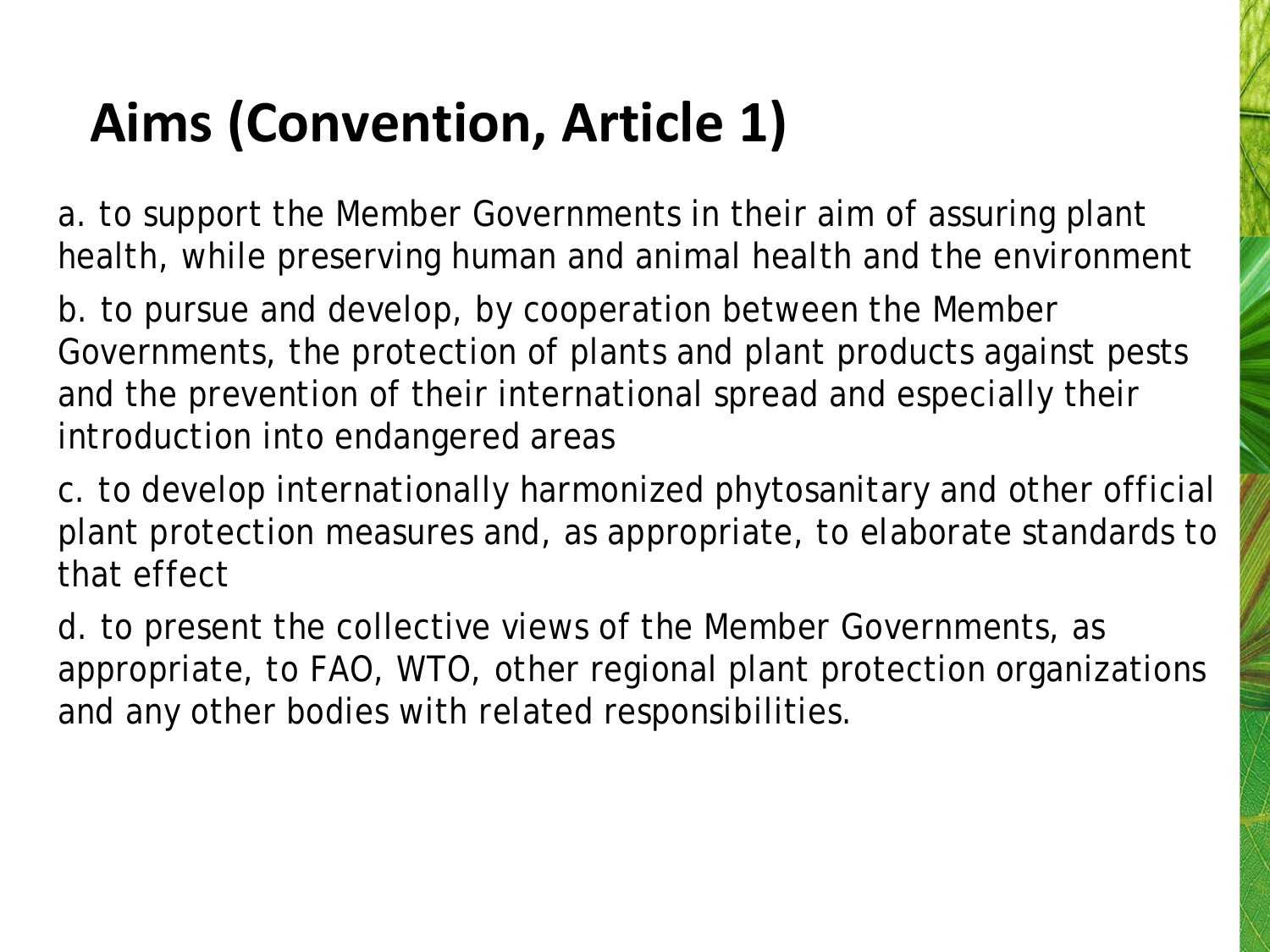### **Remit**

- Plant quarantine
- Efficacy of plant protection products
- Invasive alien plants
- Biological control agents
- Plant certification and Regulated Non Quarantine Pests by:
- Drafting and adoption of regional technical standards
- Input to development of international standards
- Sharing information and expertise through networks

EPPO hosts Euphresco and the EU Minor Uses Co-ordination Facility which have their own funding and governance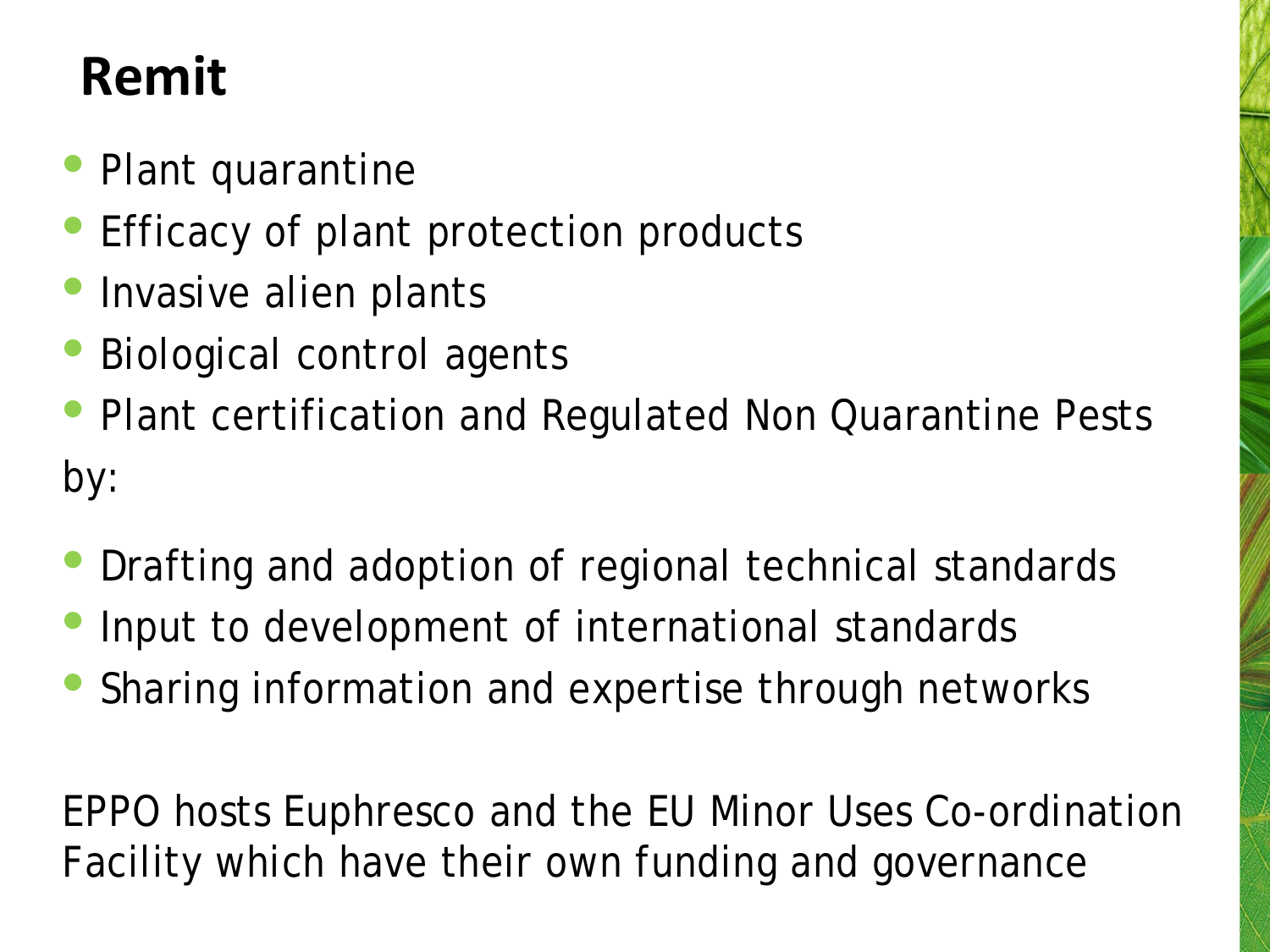### **Organisation**

#### National Plant Protection Organisations



National Experts

staff) EPPO Secretariat (18 staff)  $(18)$ EPPO Secretariat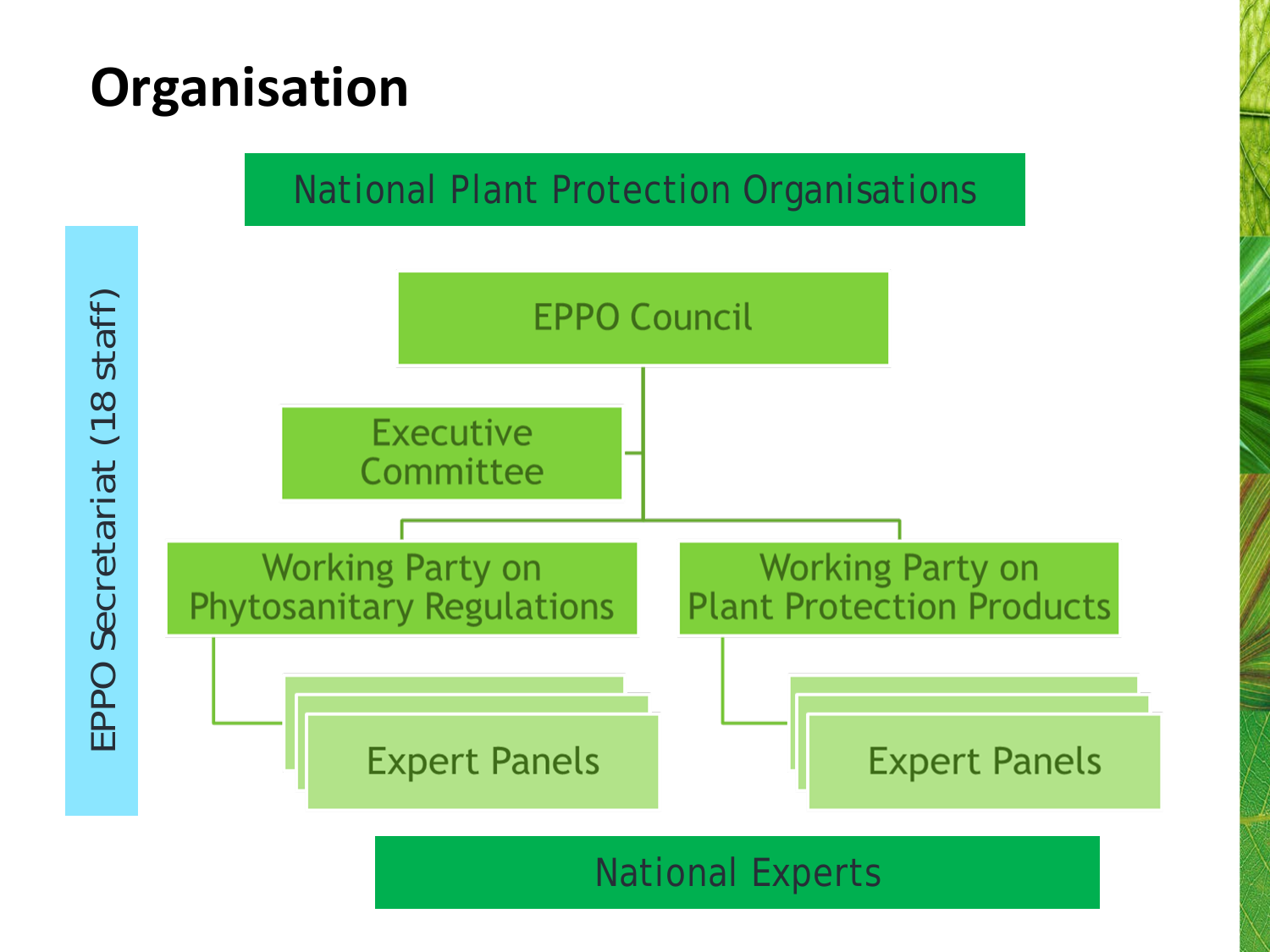### **Active Panels**

#### **Plant Protection Products**

- General Standards
- **Herbicides**
- **Insecticides and Fungicides**
- Resistance
- Harmonisation of Data Requirements

#### **Phytosanitary Regulations**

- Global Affairs
- Risks and Measures
- Forestry
- Potatoes
- Inspection Procedures
- Information
- Diagnostics (General) +
	- Entomology
	- Nematodes
	- Bacteria
	- Fungi
	- Virology
- **Invasive Alien Plants**
- Biological Control Agents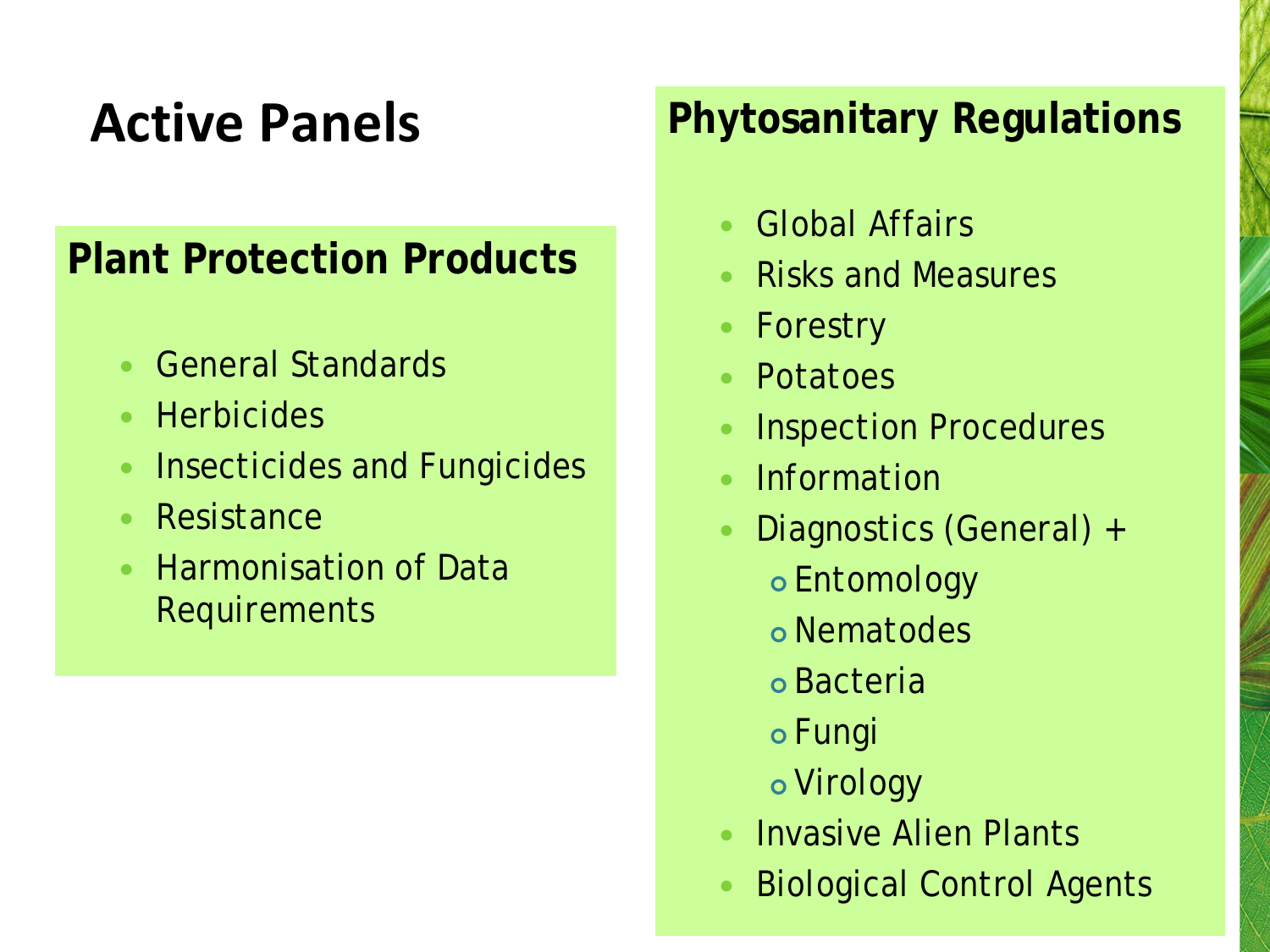### **EPPO Standards and Recommendations**

- Developed by experts or secretariat
- Discussed in Expert Panels
- Subject to country consultation
- Considered by the Working Party
- Adopted by EPPO Council
- Under the EPPO Convention member countries "endeavour to implement the recommendations ..., including in particular the regional standards."
- Priorities for further development are approved through the annual Work Programme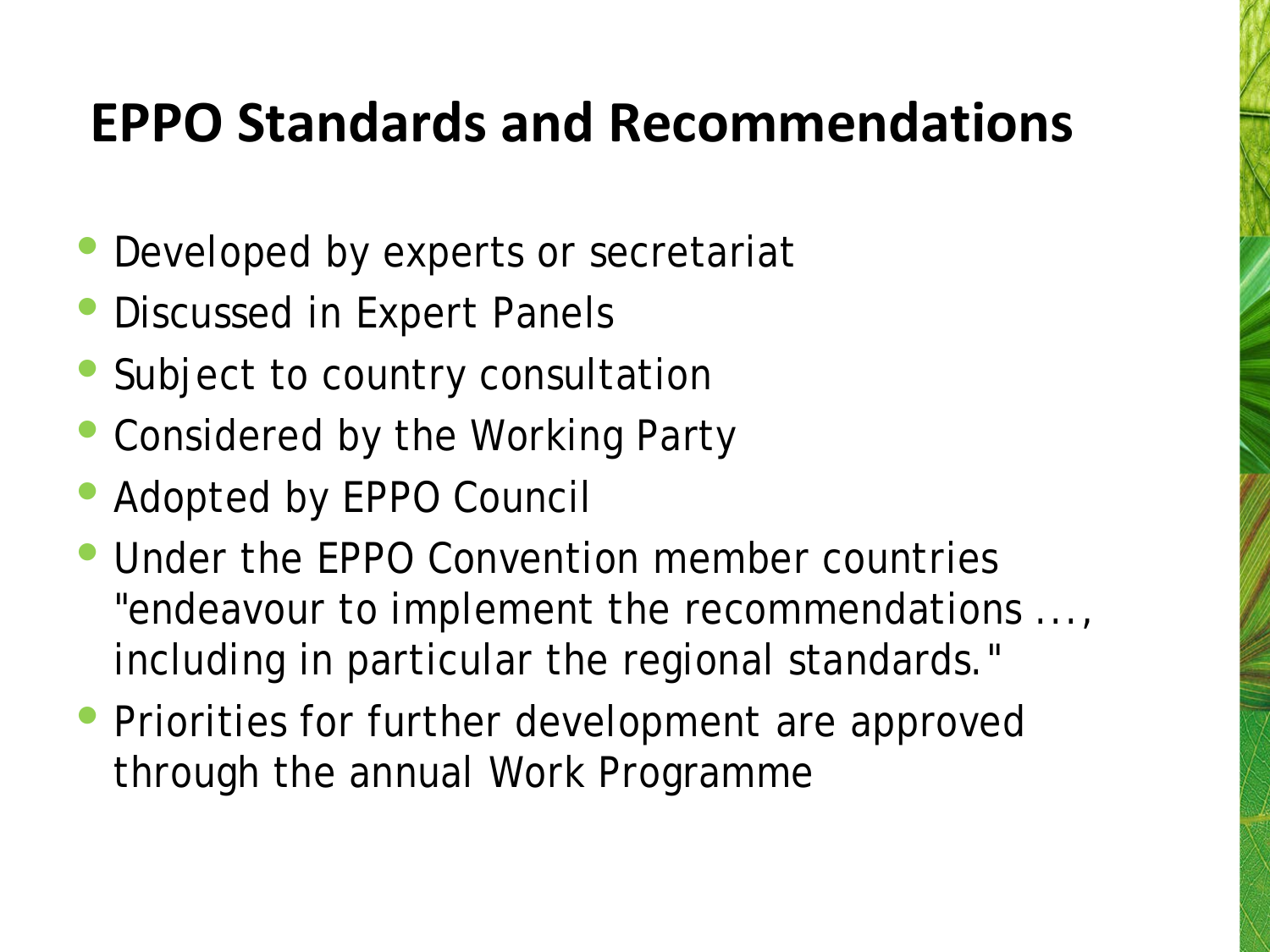### **Pest Risk Analysis**

- EPPO Standards on how to conduct Pest Risk Analysis
- 5 PRAs per year carried out by Expert Working Groups
- Recent work on analysing risks from pathways
	- Plants for planting
	- Tomato fruit
	- Wood chips and wood waste
- Recommendations to member countries on which plant pests to regulate – the EPPO A1 and A2 lists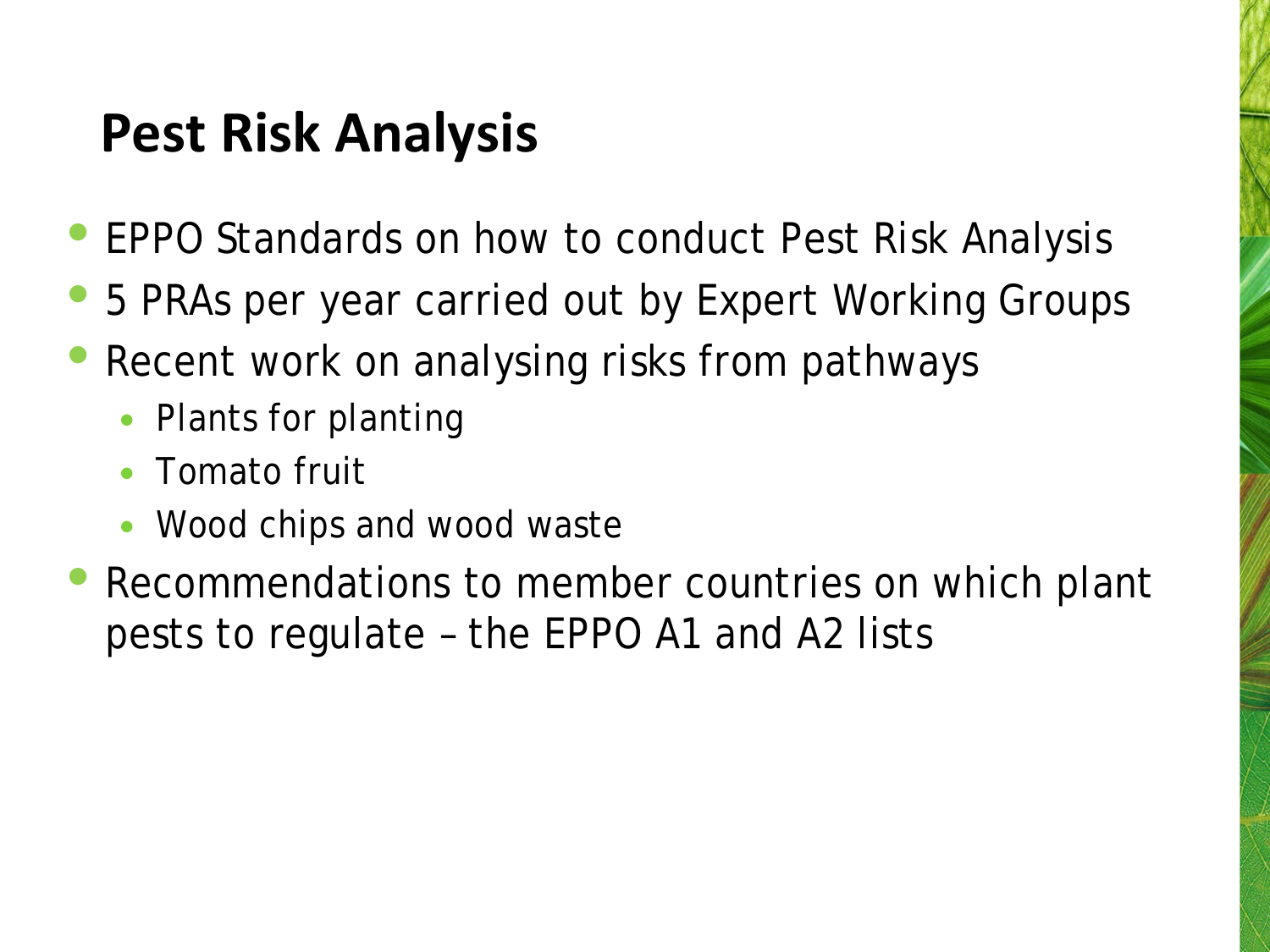### **PM1 Standard: pests recommended for regulation e.g. 2016 addition -** *Lycorma delicatula*

- *Ailanthus altissima* is favoured host
- May also damage vines and other important crop plants
- Weeping wounds, leaving a trail of sap on the trunk
- Some mortality reported
- Nymphs and adults aggregate
- Eggs laid on wood, stone, vehicles etc.
- Many pathways, hard to control







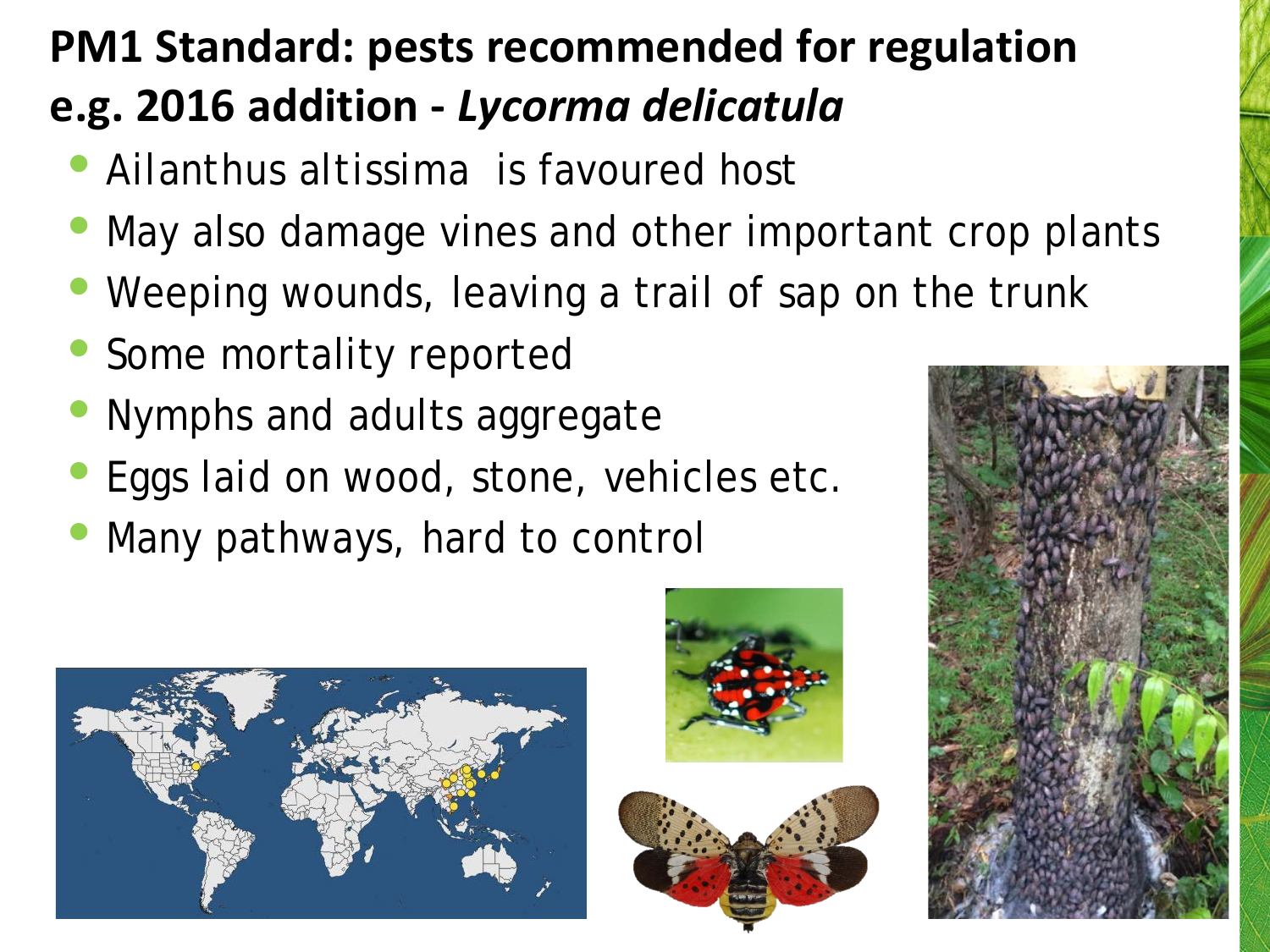## **Some other EPPO Standards**

- PM3 Phytosanitary Procedures
- PM5 Pest Risk Analysis methodology
- PM6 Guidance on biological control agents
- PM7 Diagnostic protocols





• PP1 Standards on efficacy of plant protection products







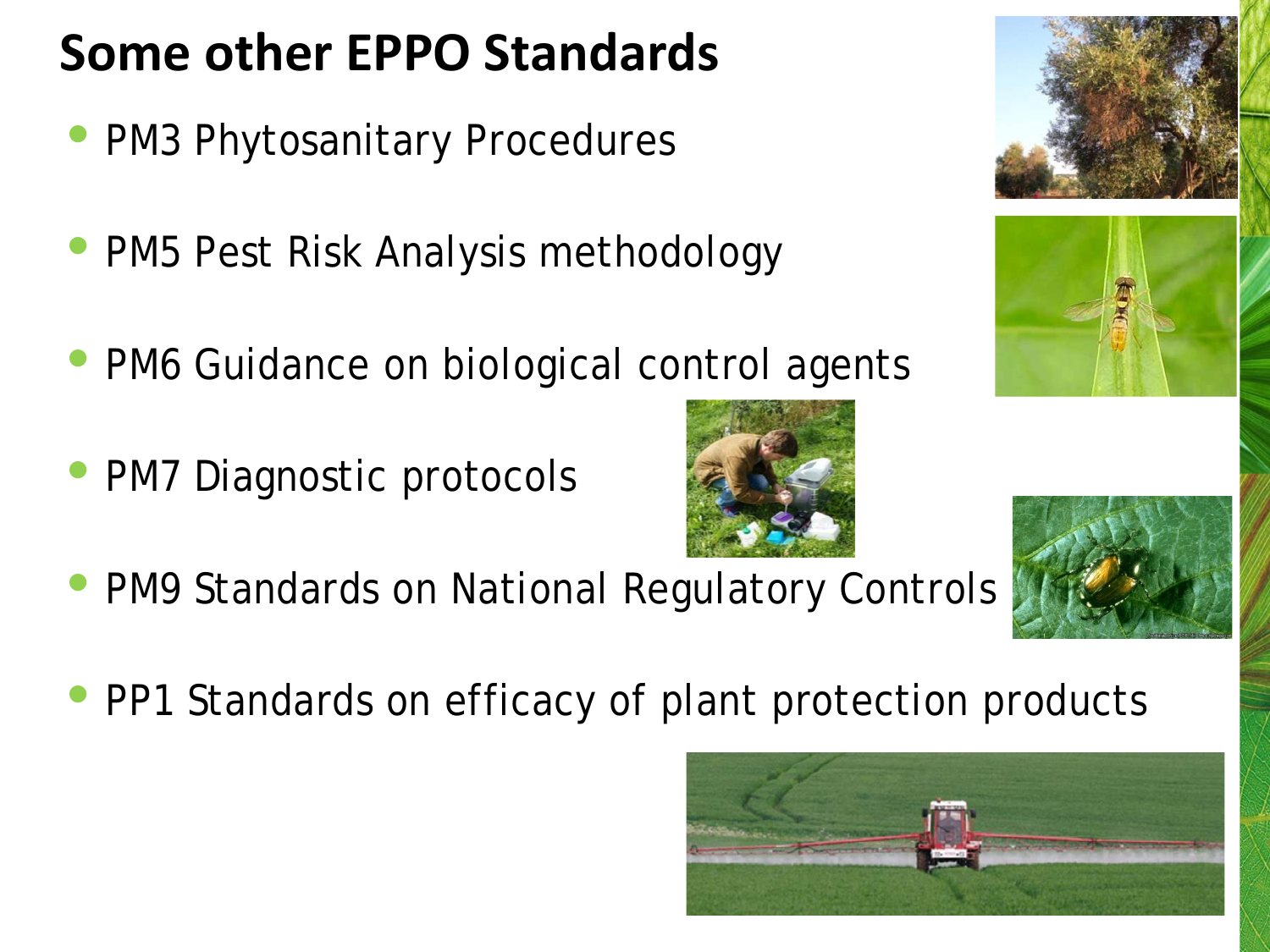### **EPPO 2017 Work Programme - EPPO Codes**

#### • Actions

- Revised and agreed ToR for the Panel on Harmonization of Data to reflect a three year remit for governance of nontaxonomic Codes (including for uses of PPP)
- All Codes users to be invited to participate in a webinar associated with the 2017 meeting of that Panel
- Continue dialogue with European Commission on use of codes for EU PPP databases and possible resourcing of enhancement
- Quantify the task of adding EPPO Codes to meet the needs of e-Phyto and seek co-funding for this development
- Success measures
	- Users content with governance arrangements
	- Non-taxonomic codes agreed by Working Party and available
	- Sustainable funding for additions and maintenance
	- Robustness of procedure for adding EPPO Codes